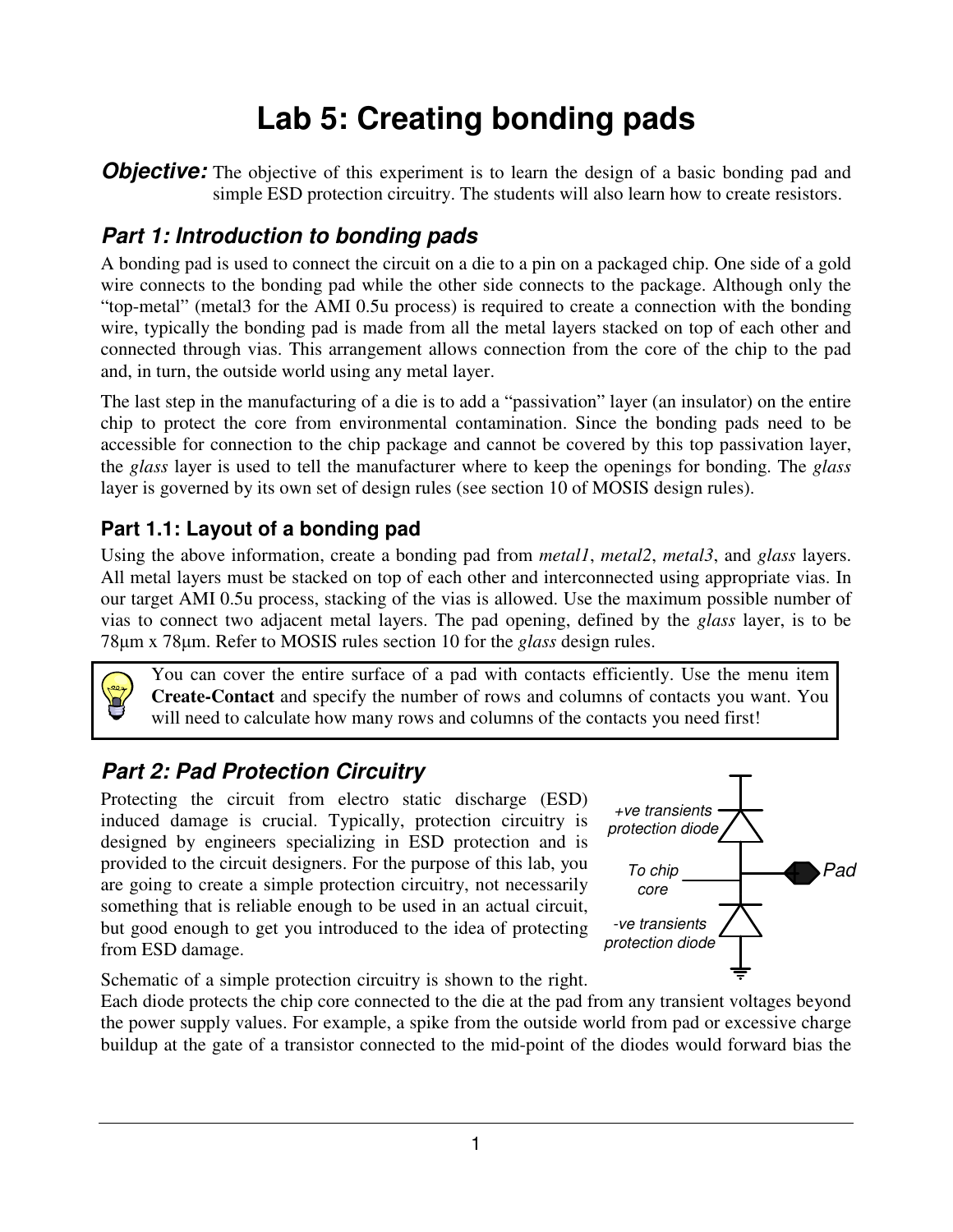top diode. Consequently, the diode will conduct and protect the core of the chip from getting damaged.

#### Part 2.1: Schematic of the ESD protection circuit

Create a new cell (you may call it bondingPadWithESD or something similar) and enter the schematic of ESD circuitry described previously (the Pad is just a pin). This schematic will be used for LVS later.

## Part 2.2: Layout of a diode

Diodes can be created two ways: p+ and n+ diffusions inside either an n-well or the substrate. For the purpose of this lab, we will layout each diode in its own n-well. For extraction to work correctly, you have to completely cover the two adjacent diffusions with the layer dio\_id,

For this lab, the total area occupied by the protection circuit (both diodes) will be equal to the total area of the bonding pad itself. With this in mind, create the layout of one diode in a cell by itself and make sure that it extracts as a diode. We will ignore the electrical properties of this diode and focus only on the correct connectivity.

## Part 2.3: Layout of the complete bonding pad

With a layout of a single diode and a bonding pad available, you will now create a layout of bonding pad with ESD protection. Create a layout view of the cell bondingPadWithESD, instantiate the needed components, and complete the bonding pad design. Make sure you pass LVS. This complete bonding pad will be used later in the lab.

# Part 3: Layout of a resistor

The next step is to learn how to create a resistor. A resistor can be created using almost any layer available in the process. For example, to create a resistor using poly, draw a poly with terminals at its ends as shown below (poly is red, metal1 is blue, and cyan is res\_id). For correct extraction of these "intended" resistors, you need to cover the poly with the identification layer called res id. From its name, we can deduce that this is an identification layer, not an actual physical layer for fabrication. The number of squares of poly covered by the res id layer are used to calculate the value of the resistance.



The res\_id layer must be used to create resistors in all possible layers (listed in a table on the next page) except for the high\_res layer. The high\_res (high resistance) layer, in contrast with res\_id, is a physical layer i.e., sent to foundry but does not correspond to actual physical shape. When used with the poly2(elec for our environment) layer, the high\_res layer results in increased resistance of